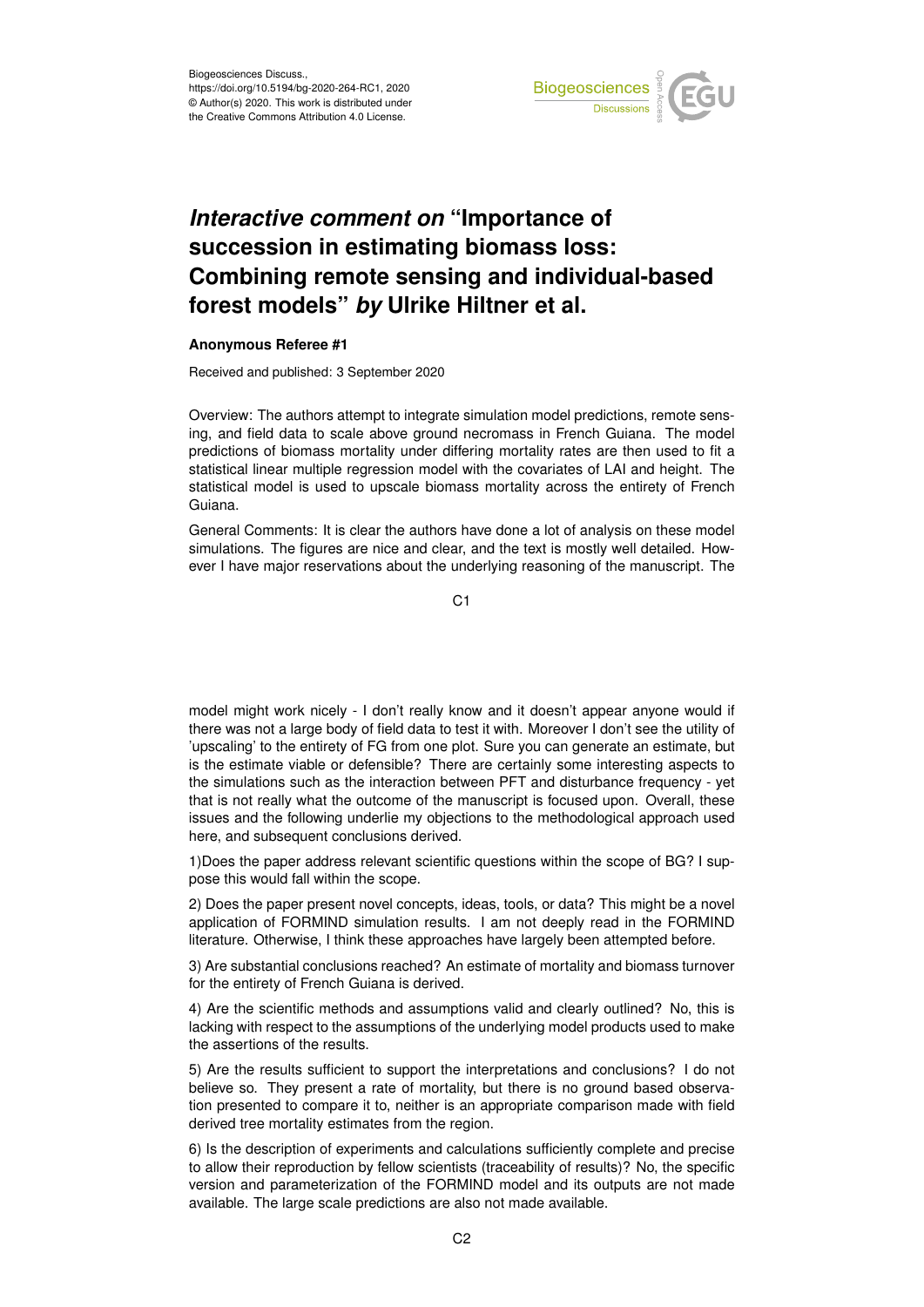7) Do the authors give proper credit to related work and clearly indicate their own new/original contribution? No, I believe they actually miss a lot of relevant work - especially with respect to field observations. It is possible because some of this work is contrary to their conclusions.

8) Does the title clearly reflect the contents of the paper? Not exactly. LAI is not entirely representative of successional state. Succession usually has a species assemblage connotation, which cannot be derived from the remote sensing products used here. There are many intrinsic edaphic and topographic effects that can also limit LAI, in addition to intra & inter-annual variability of LAI from phenological responses to anomalies of climate.

9) Does the abstract provide a concise and complete summary? The abstract is not concise, and I think some of the statements should need to be edited to make it completely clear that every result presented here is conditional upon the veracity of the predictions of FORMIND being simulated for the Paracou plot. Also mention of climate change is made, but that's not really at all thematic of the manuscript.

10) Is the overall presentation well structured and clear? I was confused by some aspects of the methods, but the structure of the presentation seems ok.

11) Is the language fluent and precise? There are some areas where the language is a bit informal, but this could be easily remedied and is not a major concern. Some sentences should be re-written in the 'direct voice'. The last sentence of the conclusion reads very awkwardly as is.

12) Are mathematical formulae, symbols, abbreviations, and units correctly defined and used? I think this is mostly ok. There might be a small issue here with terminology. For example, what is called "rate of biomass loss due to tree mortality" is actually a proportion.

13) Should any parts of the paper (text, formulae, figures, tables) be clarified, reduced,

C3

combined, or eliminated? The text does seem a bit long. The figures look nice.

14) Are the number and quality of references appropriate? No, I think the references are very much inadequate. There is a large omission of comparison with field based studies, and tropical forest remote sensing studies.

15) Is the amount and quality of supplementary material appropriate? It seems ok. The model, simulation outputs, and derived country level predictions should be made available (without requesting access).

RS LAI data: Changes in LAI are not at all indicative of tree mortality - especially at the relatively coarse 500m MODIS scale. Intrinsic biological phenology and drought responses can also trigger large fluctuations in LAI. I think something on the scale of a large windthrow event would be required to really reduce the LAI at the scale of resolution in the MODIS product. I see this as a problem that undermines the underlying approximation of mortality for the manuscript - and by extension I think undermines the effort of upscaling mortality. Lines 60:63 also seem to make this point.

Statistical model: The high R2 of the statistical model approximating mortality derived from the simulation model is not very meaningful when (1) it is completely unclear that the model can accurately simulate mortality. (2) There also appears to be a scale mismatch between the simulation outputs the statistical model was fit with, and the RS derived inputs used for upscaling it. Was the model fit with 40x40 m subsets or 60 ha? It is not really clear. Given the number of points in figure 6, I am guessing it is the 40x40m subsets. The native scale of the tree height product (which is also a model derived product) is 100 ha. I am sceptical of fitting a model on simulated mortality predictions of 0.16 ha, and then applying it at 100 ha.

Numerous papers have shown that tree mortality and necromass do not scale linearly. If this manuscript was actually based upon field data (which it is not), then perhaps there would be merit to this counter argument. However, the results of this manuscript and its thesis is effectively entirely based upon simulations. The authors do not seem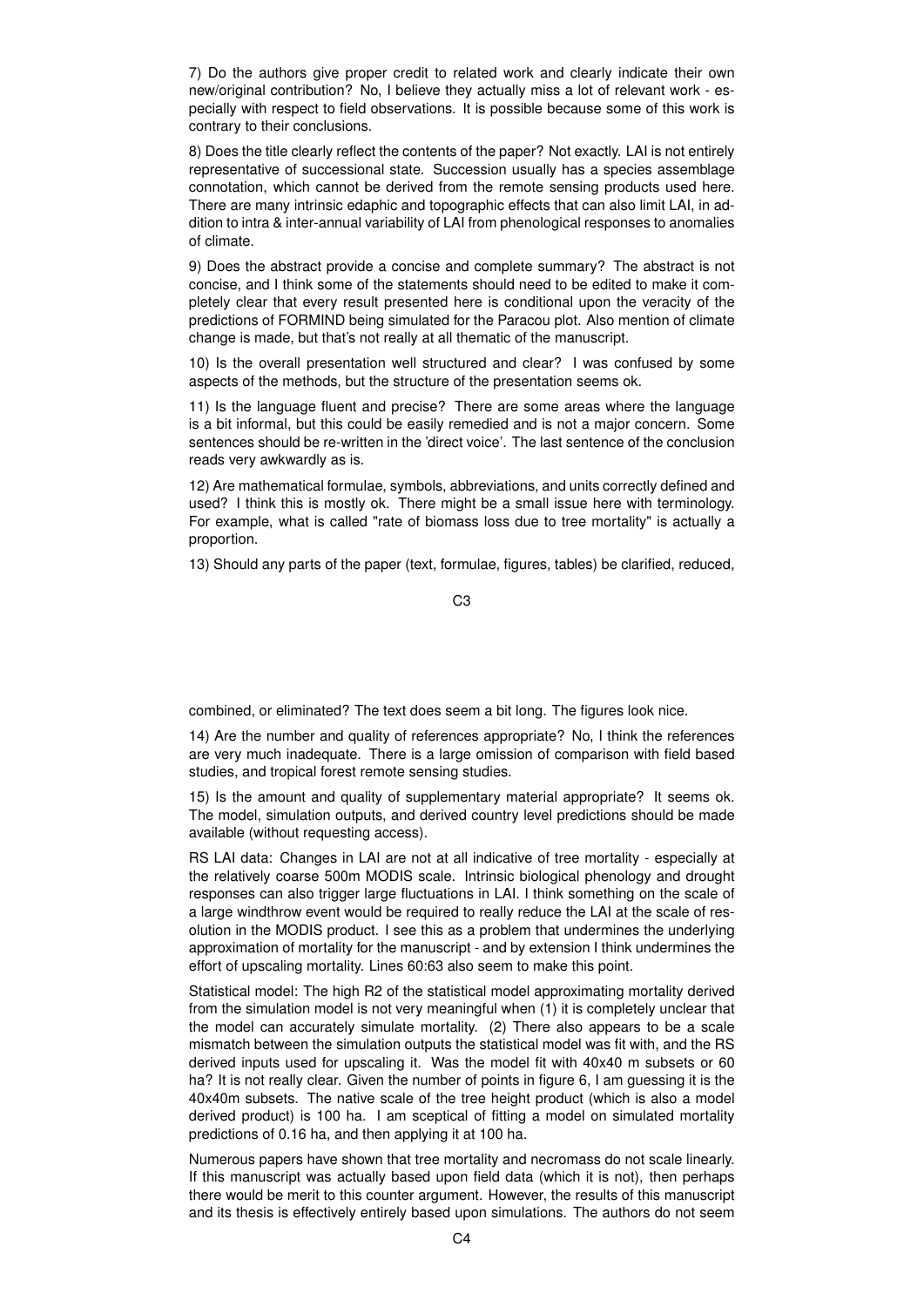to acknowledge previous research on the topic - which again, is strongly contrary to the results presented here.

I think it is extremely speculative to assume that changes in a modeled LAI estimate are proportional to % mortality, or total necromass. Virtually all allometric equations for biomass are nonlinear. A lot of hard work has been done in this area. See Marra et al. 2016 Biogeosciences. A number of papers have shown that non-linear size responses occur with common drivers of tree mortality. Droughts are thought to disproportionately kill large trees (Nepstad et al 2007 Ecology). The same goes for wind mortality (Rifai et al 2016 Ecological Applications), fire & wind (Silvério et al 2018 Journal of Ecology). But otherwise there are so many other drivers of mortality that cannot simply be linearly scaled by height and LAI.

Barlow et al 2003 Ecology Letters; Fauset et al., 2019 Frontiers in Earth Science; Fisher et al., 2009 Ecology Letters; Chambers et al., 2009 Ecology Letters; Chambers et al 2013 PNAS; Marra et al 2014 PlosOne; Marra et al., 2018 Global Change Biology; McDowell et al 2018 New Phytologist; Negrón-Juarez et al., 2018; Negrón-Juarez et al., 2010 Geophysical Research Letters; Rifai et al., 2016 Ecological Applications; Sivério et al 2019 Journal of Ecology; and many many more.

The x & y axes on figure 6 should be flipped in my opinion. There are some countering opinions on this, but typically observations are on the y-axis. However, there appears to be some non-linear influence between the quasi-observations and simulations of biomass mortality (necromass) that is not (or perhaps cannot be) captured with the linear regression.

Scaling from one forest plot to a large region: Again it should be made absolutely clear, repeatedly and throughout the abstract that these results are based on model simulations. This includes the estimates of LAI, which are indeed modeled and not directly observed. The arguments of this manuscript seems to be heavily dependent upon the veracity of the MCD15 product - however any optical remote sensing product

C5

has saturation effects when forest canopies are dense with an LAI > 4. The assumption of the Paracou forest plot being representative of the entirety of French Guiana is exceptionally misplaced. The climate of Paracou is influenced by its proximity to the Atlantic. The supplemental figure S3, for example shows two aspects of how this site cannot represent the entirety of French Guiana. No one site can really be claimed to be representative of such a large area. The simulations do not appear to be very realistic. Paracou exists upon relatively infertile soil with extremely limited Phosphorus. The simulation of approaching 500 Mg Biomass/Ha in less than 50 years is inconceivable with field measurements of NPP. These numbers should be compared with field observations in around the tropical forests of the Guiana shield.

Data availability: The value of this model focused manuscript is markedly reduced if the data and code are not openly available. I think the unavailability of the data and code is also contrary to the journal guidelines (https://www.biogeosciences.net/about/data\_policy.html). If the data is available, then make it available - otherwise a detailed statement is required as to why it is not available. The need to contact the authors is especially burdensome upon the reader, and is unlikely to be robust against the effects of time. Can the authors really guarantee they will always be around to provide the data and code when requested? Finally, even if FORMIND is available through other means, the results of this manuscript are unreproducible if it is not specific to the exact variant of FORMIND used in this manuscript.

Line Comments: Figure 1 caption: What is meant by rejuvenation?

Figure 3 caption: Put parentheses around acronyms that are being defined.

Figure 7: Is the histogram meant to serve as a colorbar for the left panel? This is not very clear if so. It would be better to add a color bar indicating what the color gradient signifies.

Table 2: Report the intercept value of the linear regression.